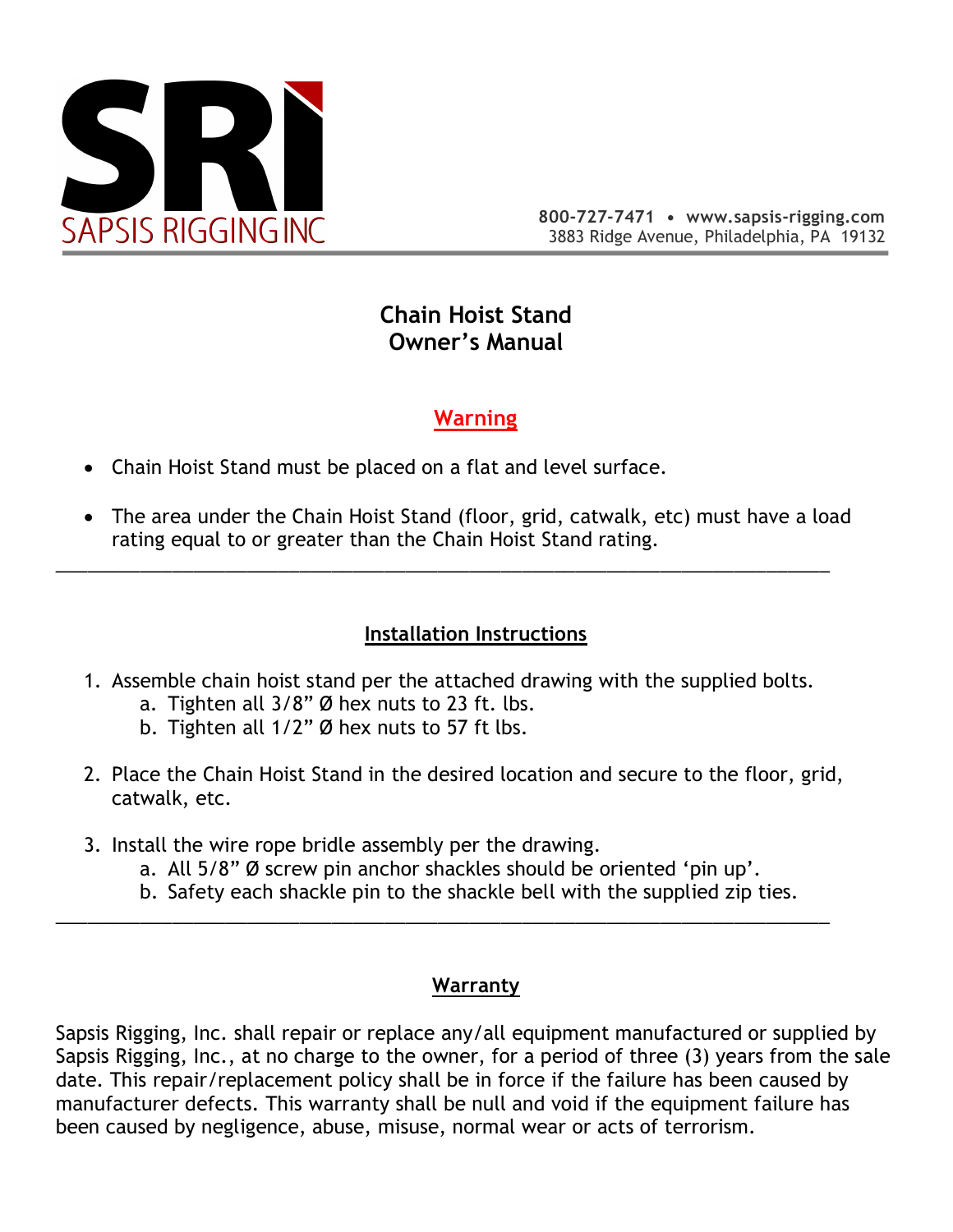



| $\mathbf{1}$                 | 1/1                           | <b>CROSSBAF</b>  |
|------------------------------|-------------------------------|------------------|
| $\overline{c}$               | 1/1                           | 3/8x11/2         |
| 3                            | 1/1                           | <b>UPRIGHT A</b> |
| $\overline{4}$               | 1/1                           | 3/8x1" GF        |
| 5                            | 1/1                           | <b>ANGLE BR.</b> |
| 6                            | 1/1                           | $1/2x1-1/4$      |
| $\overline{7}$               | 1/1                           | <b>BASE ASS</b>  |
| 8                            | 1/1                           | <b>CM LOADS</b>  |
| 9                            | 1/1                           | <b>5/8" PEAR</b> |
| 10                           | 1/1                           | <b>HOIST POI</b> |
| 11                           | 1/1                           | 5/8" SHA         |
| 12                           | 1/1                           | $3/8"$ 7x19      |
| $\sqrt{13}$                  | 1/1                           | <b>LEG CROS</b>  |
|                              |                               |                  |
| <b>ITEM</b><br><b>NUMBER</b> | <b>DETAIL</b><br><b>SHEET</b> |                  |
|                              |                               |                  |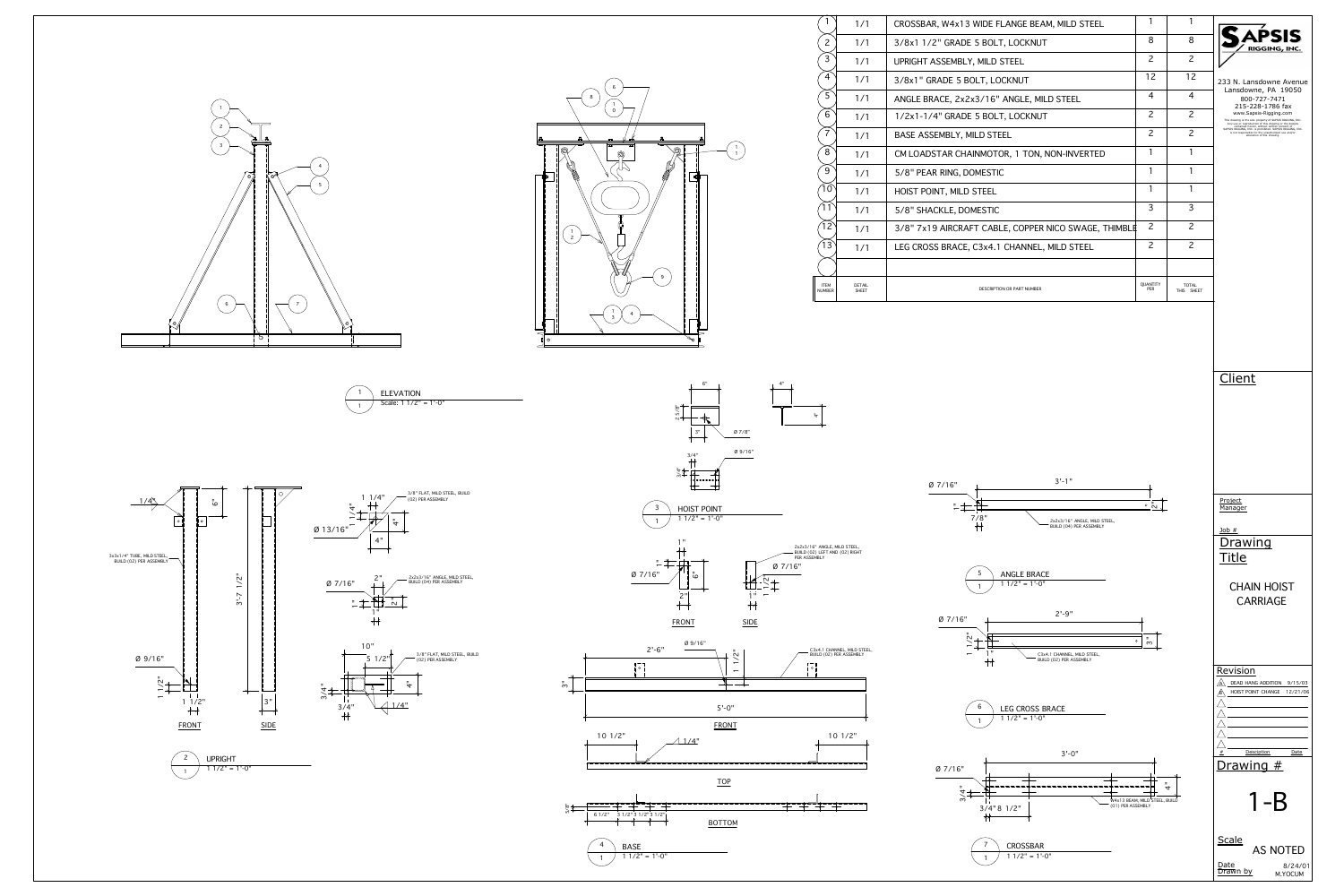

12/30/2014

Sapsis Rigging Inc. 223 N. Landsdowne Avenue N. Landsdowne, PA 19050 Attn: Bill Sapsis

RE: Chain Hoist Stand CRE Proj. No.: 14.319.04

Dear Bill,

Per your request, we have reviewed the Chain Hoist Stand. Attached are the plans and analysis for the structure. Attached are the plans and analysis for the structure. Our review has been performed in accordance with the structural provisions of the 2012 International Building Code and 2014 AISC Manual. The maximum load applied to the system is no larger than 1 ton.

## **Table of Contents for Analysis Package**

We trust this information is suitable for your needs at this time. If you have any questions, please do not hesitate to contact our office.

Regards,

**Clark-Reder Engineering, Inc.** 



Scott Horn, E.I.T. Scott Horn, E.I.T.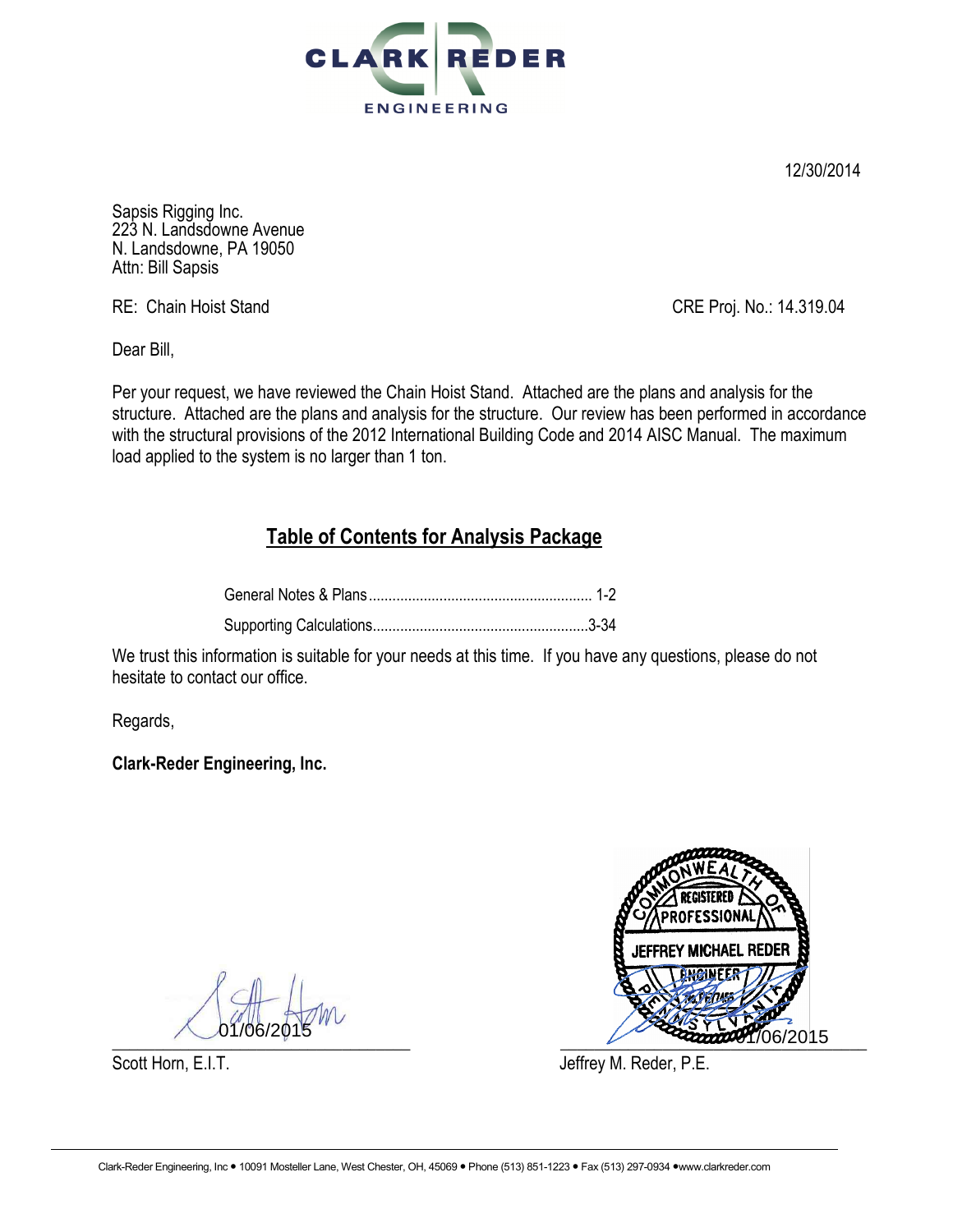

#### **GENERAL STRUCTURAL NOTES**

#### **CODES AND REFERENCE**

- 1. 2012 INTERNATIONAL BUILDING CODE<br>2. ASCE 7-10 MINIMUM DESIGN LOADS FO
- 2. ASCE 7-10 MINIMUM DESIGN LOADS FOR BUILDINGS AND OTHER STRUCTURES
- 3. AISC STEEL MANUAL, 14TH EDITION

#### **DESIGN LOADS**

- 1. DEAD LOAD: SELFWEIGHT OF STRUCTURE
- 2. RIGGING LOADS: MAXIMUM LOAD SUPPORTED BY CHAIN MOTOR OR PEAR RING = 2200#

### **STRUCTURAL STEEL**

- 1. STRUCTURAL STEEL SHALL CONFORM TO THE FOLLOWING UNLESS NOTED OTHERWISE ON THE DRAWINGS:
	- A. ROLLED WIDE FLANGE SHAPES: ASTM A992, FY = 50 KSI<br>B. MISC PLATE, BAR, ANGLES AND CHANNELS: ASTM A36, F
	- B. MISC PLATE, BAR, ANGLES AND CHANNELS: ASTM A36, FY = 36 KSI
	- C. PIPE SHAPES: ASTM A53, TYPE E OR S, GRADE B, FY = 35 KSI
	- D. HSS TUBES: ASTM A500 GR B, FY = 46 KSI<br>E. HSS ROUND: ASTM A500 GR B, FY = 42KSI
	- HSS ROUND: ASTM A500 GR B, FY = 42KSI
	- F. BOLTS OR SCAFFOLD CONNECTION PINS: SAE J429 GRADE 5 BOLTS (FY=92 KSI)
	- G. TRUSS TO TRUSS CONNECTION PINS: A449
- 2. WELDING SHALL BE IN ACCORDANCE WITH THE AMERICAN WELDING SOCIETY LATEST EDITION.

#### **INSPECTIONS**

1. DAMAGED OR CORRODED EQUIPMENT SHALL NOT BE USED. FIELD MODIFICATIONS SHALL BE APPROVED BY THE ENGINEER OF RECORD PRIOR TO INSTALLATION.